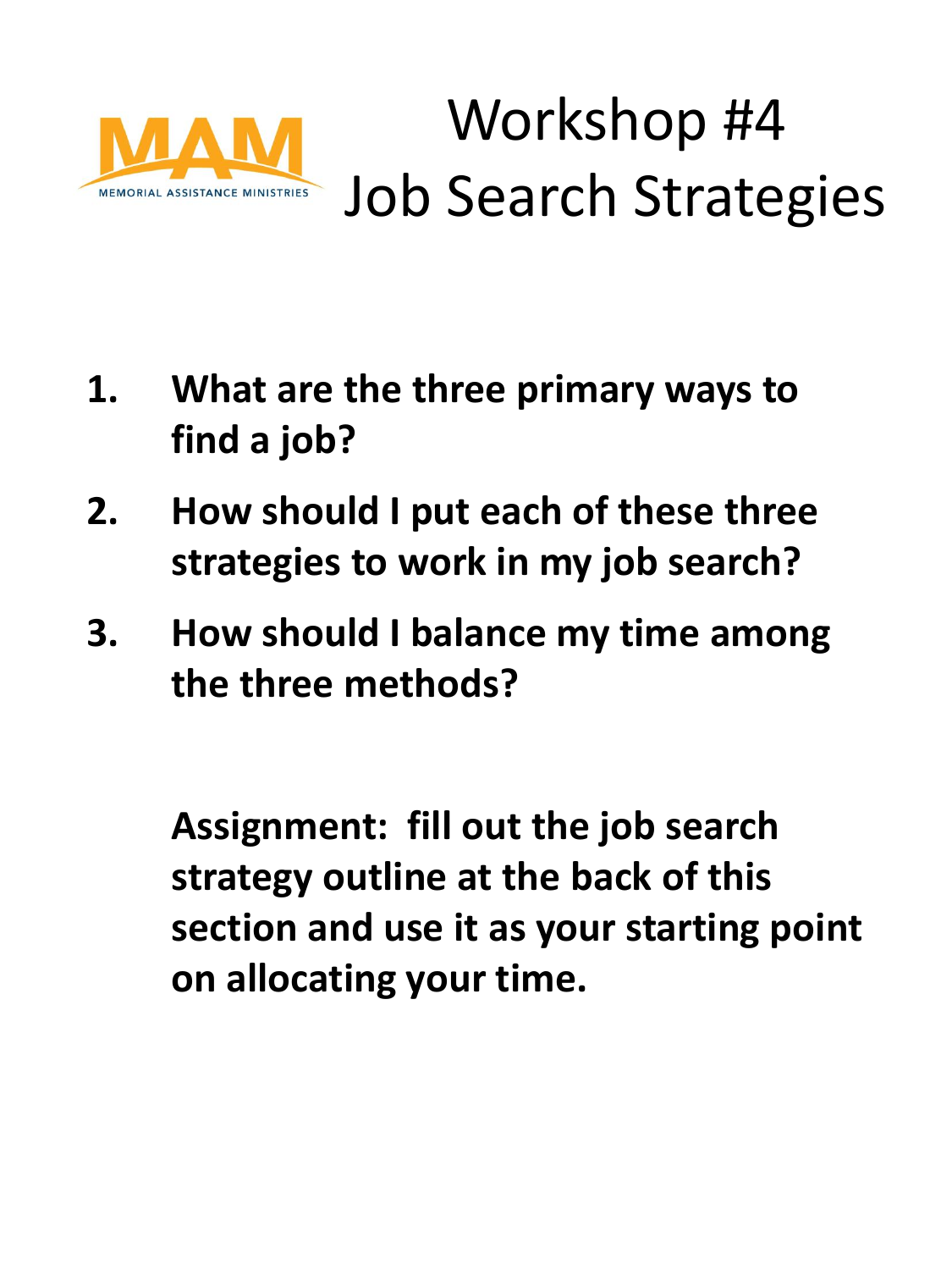

## Job Search **Strategies**



#### **Finding a job is a full-time job.**

#### **Are you spending 40 hours a week looking for your job?**

**Very few job seekers are. You can outwork them if you choose to.**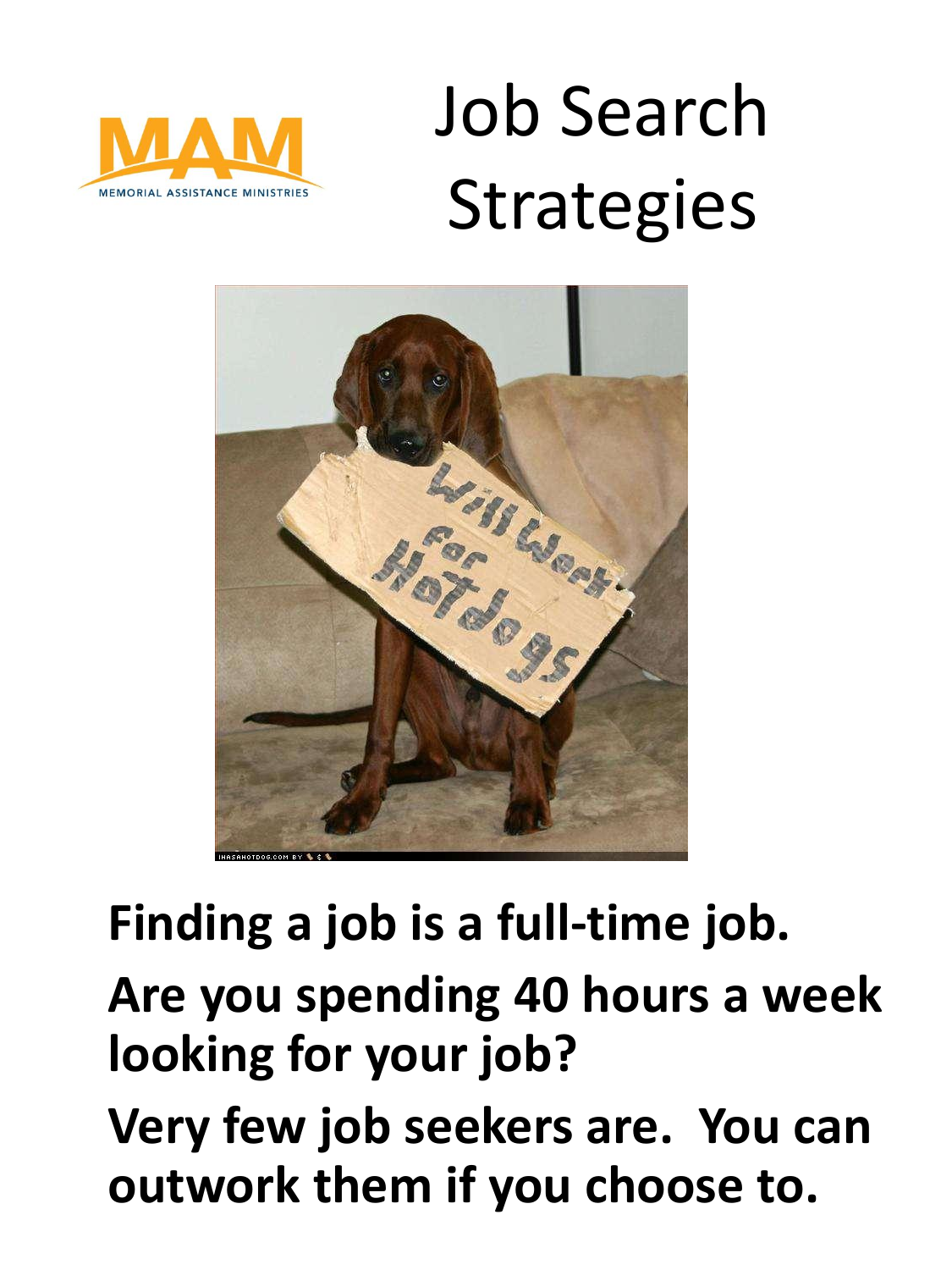

# Job Search Methods

#### • **Job Opportunity Based**

- Traditional approach
- Finding current openings
- Numbers game
	- Many jobs to look at
	- Low PoS per job opportunity

#### • **Employer Based**

- Targeting desired employers
- Finding a "connection"
- Informational meetings
- Timing game
	- Sell yourself now
	- Wait for job to open

#### • **Contact Based (networking)**

- Building concentric circles of contacts
- Referrals of contacts
- "Rules of the game"
- Backscratching game
	- Reciprocity of assistance
	- Opportunities are almost secondary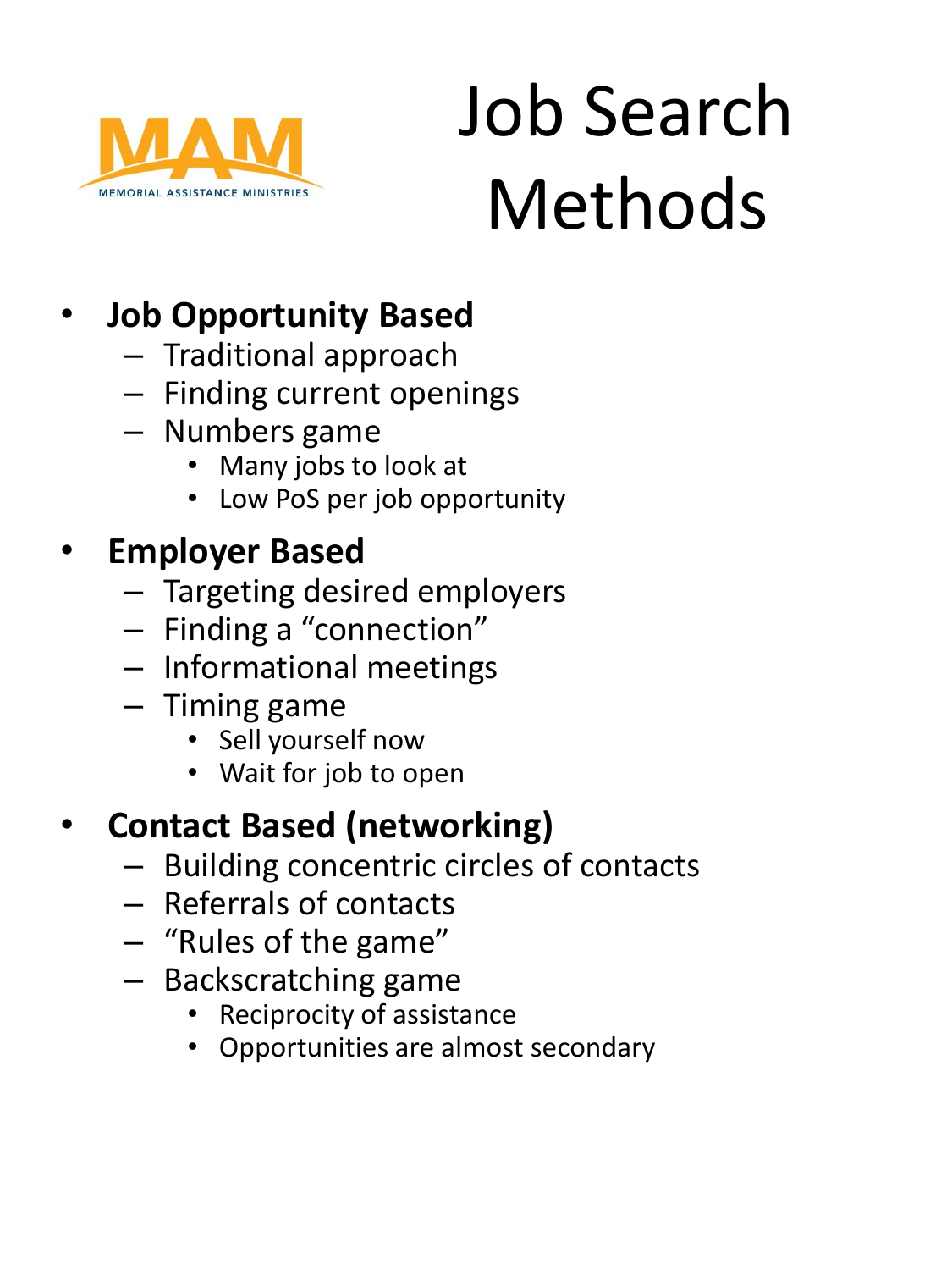

## **Opportunity** Based



- –Traditional approach
- –Most job seekers spend too much time doing this

- –Finding current openings in wantads, online job banks, etc.
- –It's a numbers game
	- •Many jobs to look at, but
	- •Low odds of success per job opportunity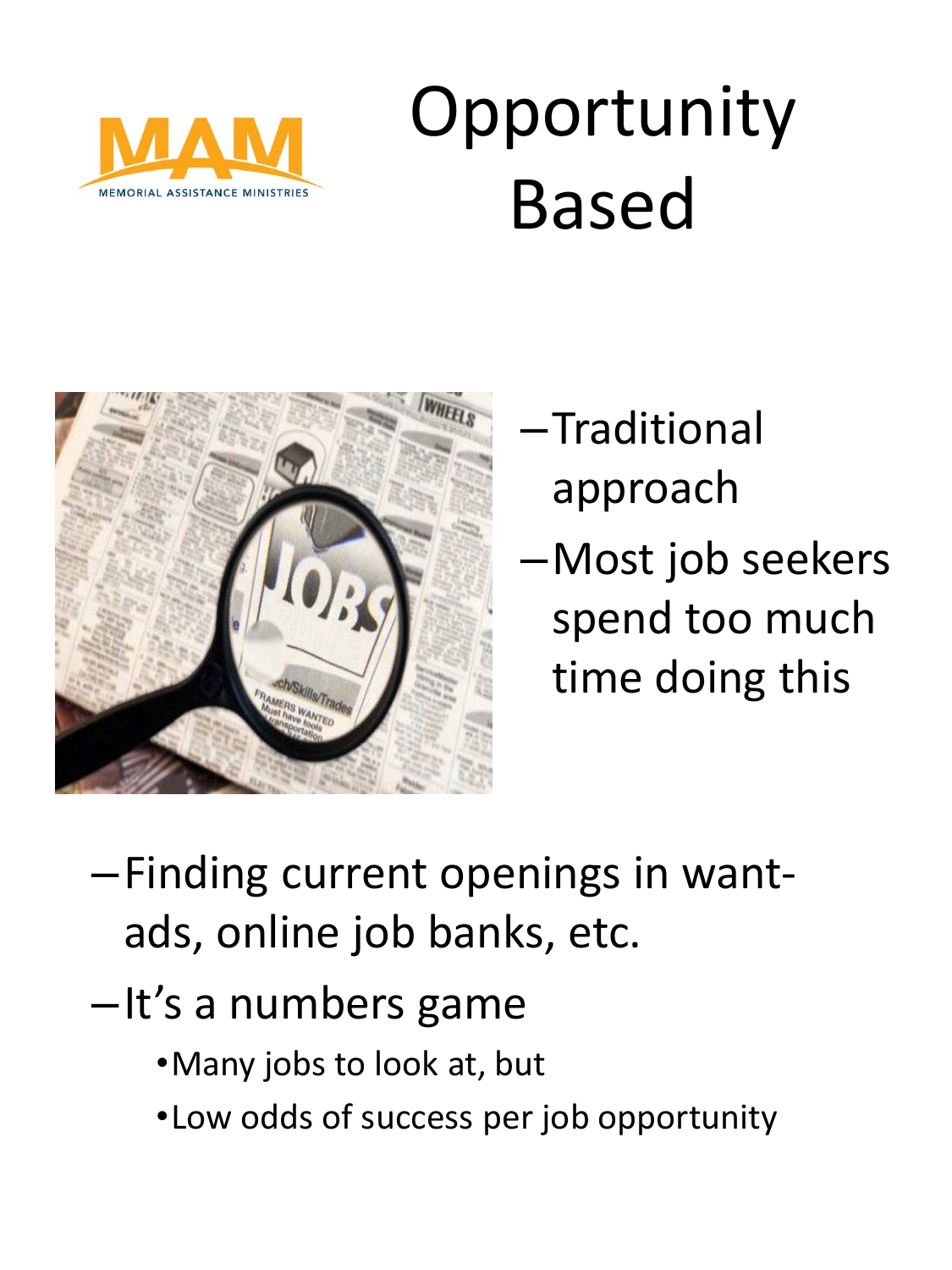

# Where to Find Job Postings

- **Newspapers** [http://en.wikipedia.org/wiki/List\\_of\\_newspapers\\_in\\_Hou](http://en.wikipedia.org/wiki/List_of_newspapers_in_Houston) [ston](http://en.wikipedia.org/wiki/List_of_newspapers_in_Houston)
	- Houston Chronicle
	- Houston Press
	- Houston Defender
	- La Subasta
	- Regional, neighborhood papers
	- **Craigslist**
- Online job sites
	- Indeed
	- Monster
	- Jobing
	- Flipdog
	- Yahoo
	- Careerbuilder
- Job banks (typically more industry specific)
	- United Way Houston (nonprofit jobs)
	- IABC (International Association of Business Communicators)
	- $etc.$
- Help wanted signs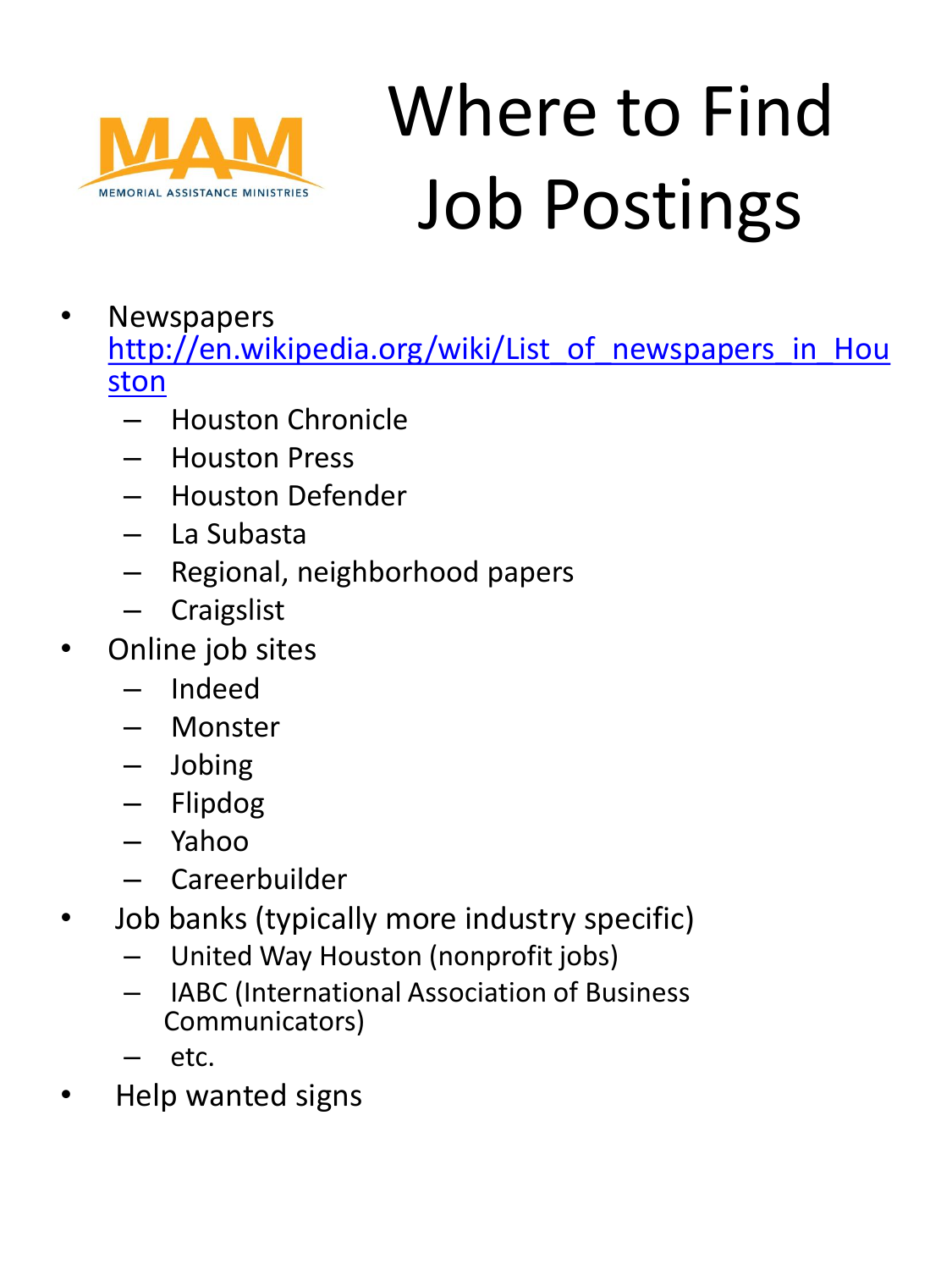



- –Targeting desired employers through research
- –"Informational" interviews
- –Finding a "connection" to get your resume walked in by an insider
- –Timing game
	- •Sell yourself now
	- •Wait for job to open later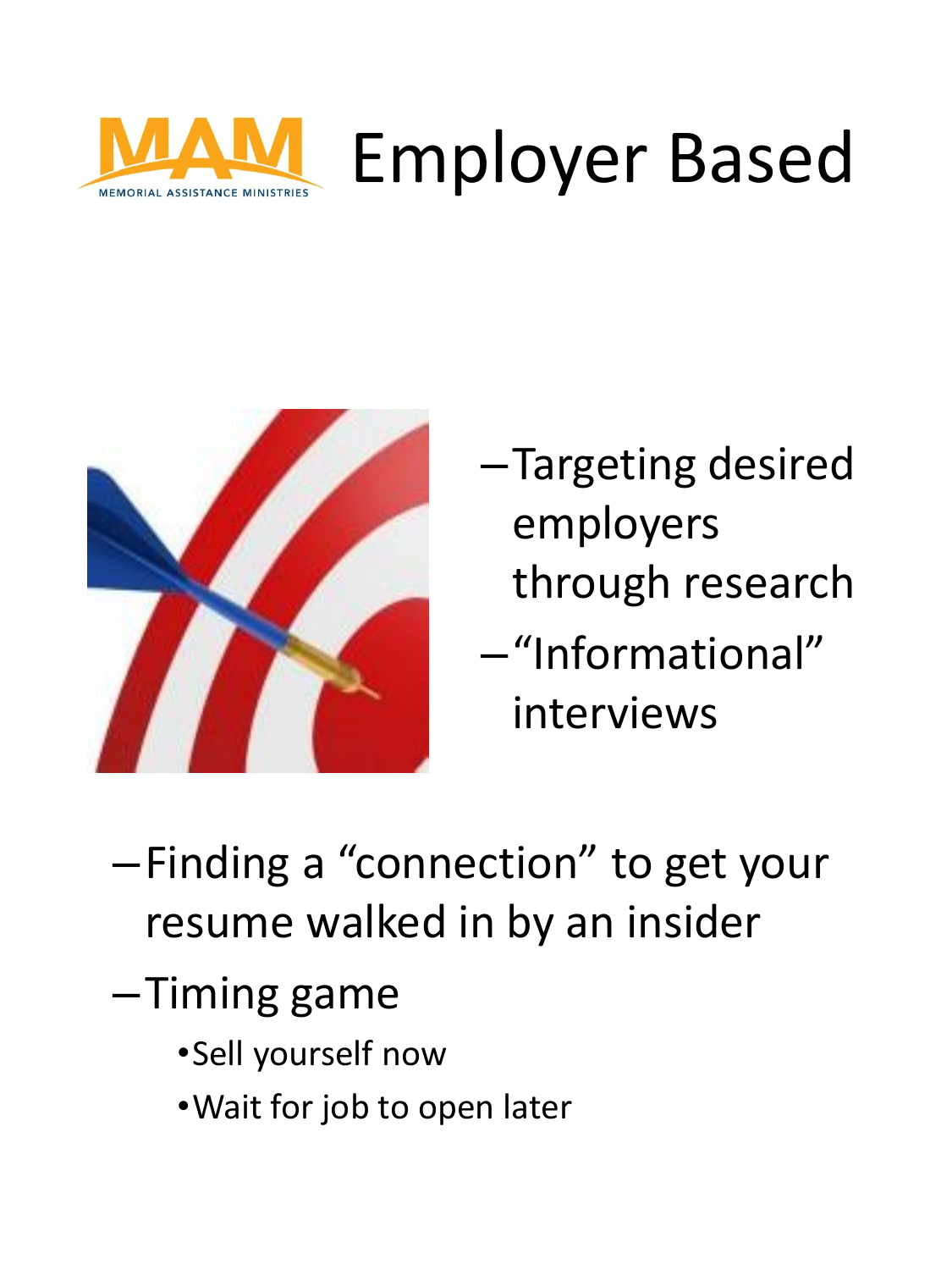

## Targeting Employers

- Search is not job-specific,
	- but organization specific
- How to identify the organizations you want to consider?
	- by industry through online search
	- Book of Lists (HBJ)
	- Greater Houston Partnership
	- Other Chamber of Commerce (many)
- Each organization has a website
	- most have a "careers" section, with job openings that are not on the broader sites
- Find your "In" to the organization
	- who do you know who works there?
	- who do you know who knows someone who works there?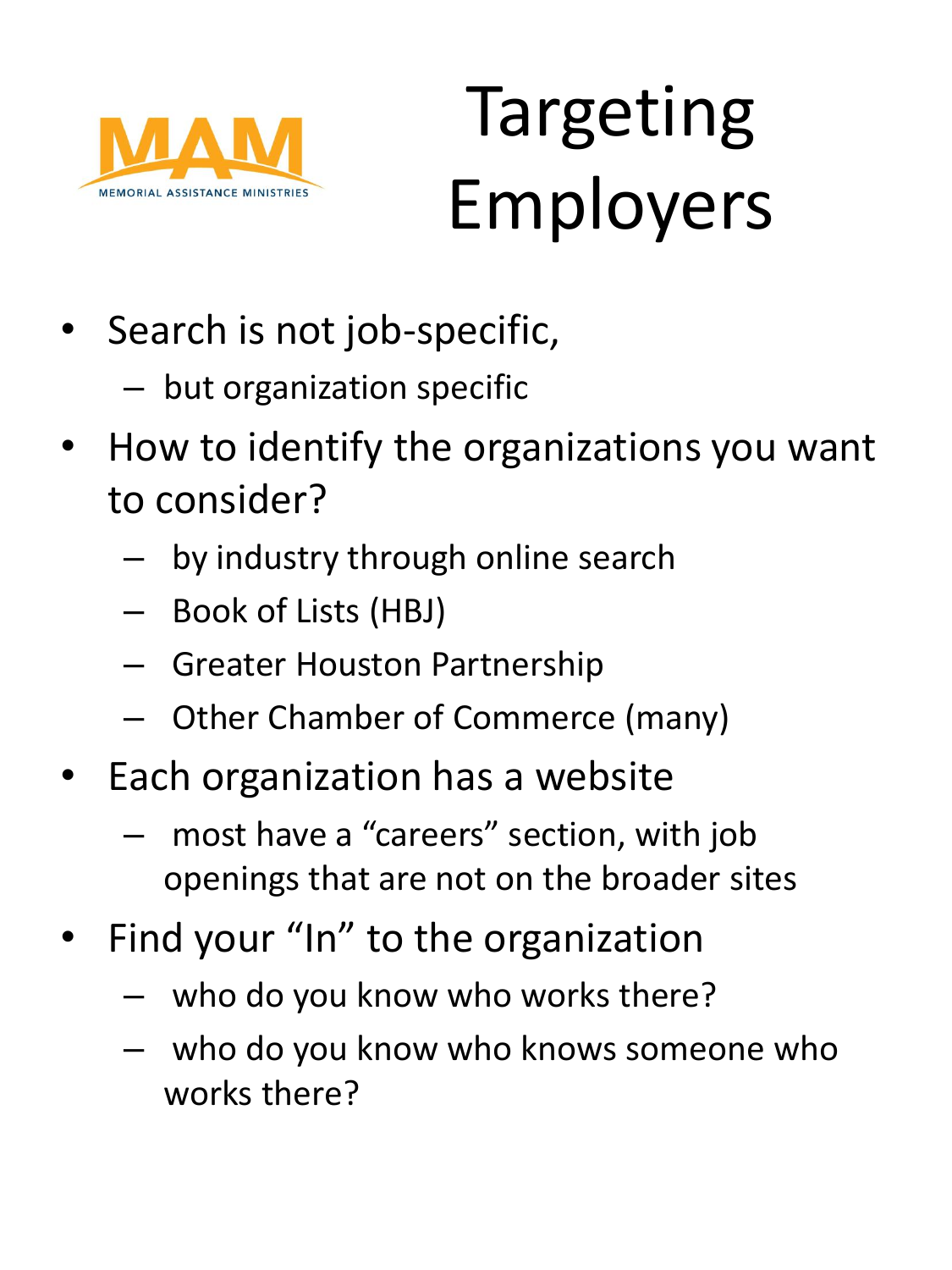

### Informational Interviews



[http://mamjobsnetwork.org/articles/informational-interview-video](http://mamjobsnetwork.org/articles/informational-interview-video/)[/](http://mamjobsnetwork.org/articles/informational-interview-video/)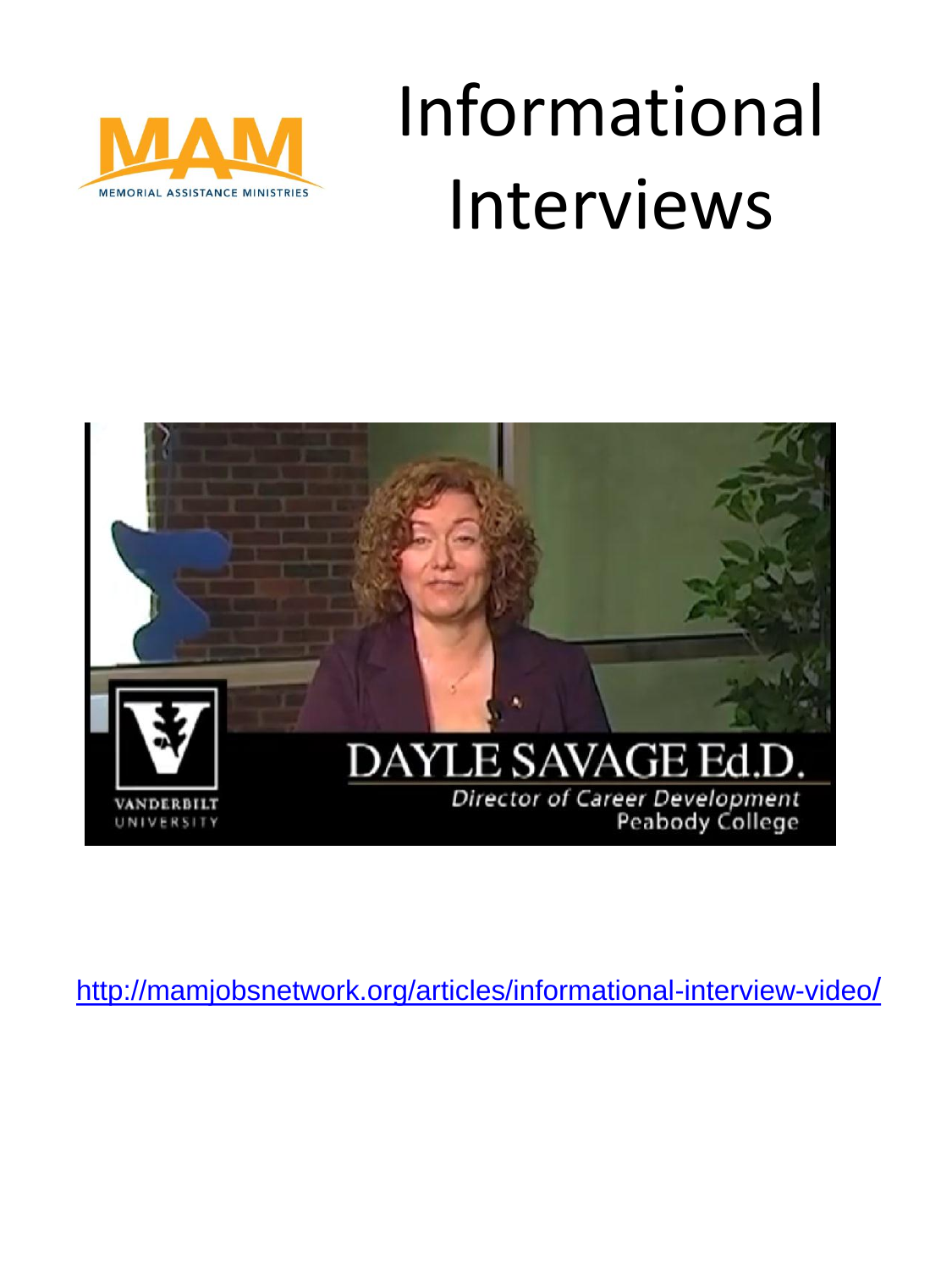

#### Becoming an "Employee Referral"

• Employers see three types of applicants

Internal Employee Everybody

Candidates Referrals Else





- Your goal is to move from the "everybody else" category to the "employee referral" category.
- How?
	- AFTER the informational meeting, send a thank you email. Personalize it a bit to re-emphasize the connection you have made.
	- Attach your resume, and ask the person if he/she would carry it to HR (or to the hiring manager) with his/her comments.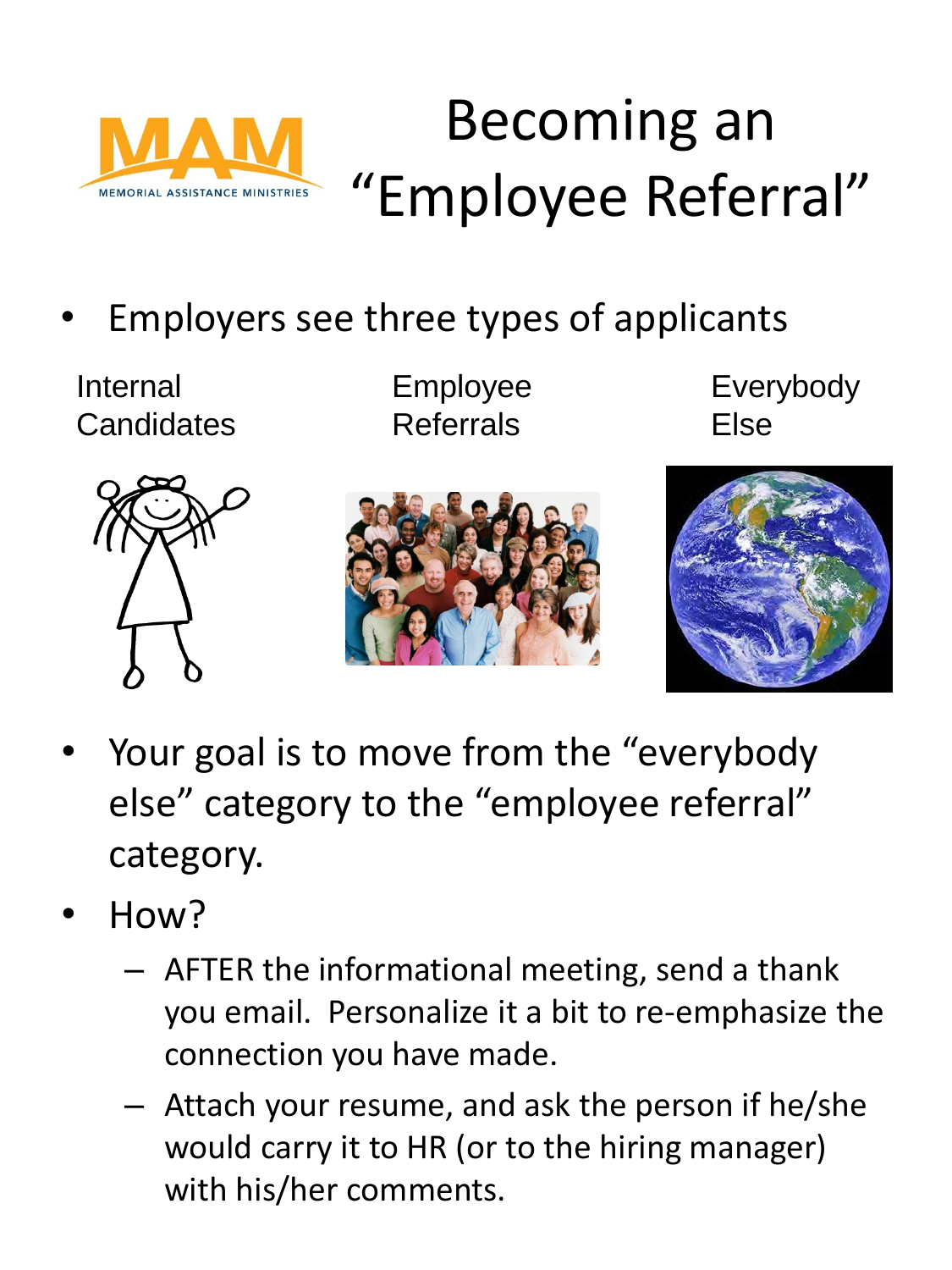

### Contact Based (networking)



- –Building concentric circles of contacts
- –Referrals of contacts
- –Mutual assistance
- –More "eyes and ears"
- –Backscratching game
	- •Reciprocity of assistance
	- •Opportunities are an important, but secondary, consideration
- –Online networking (e.g., LinkedIn.com)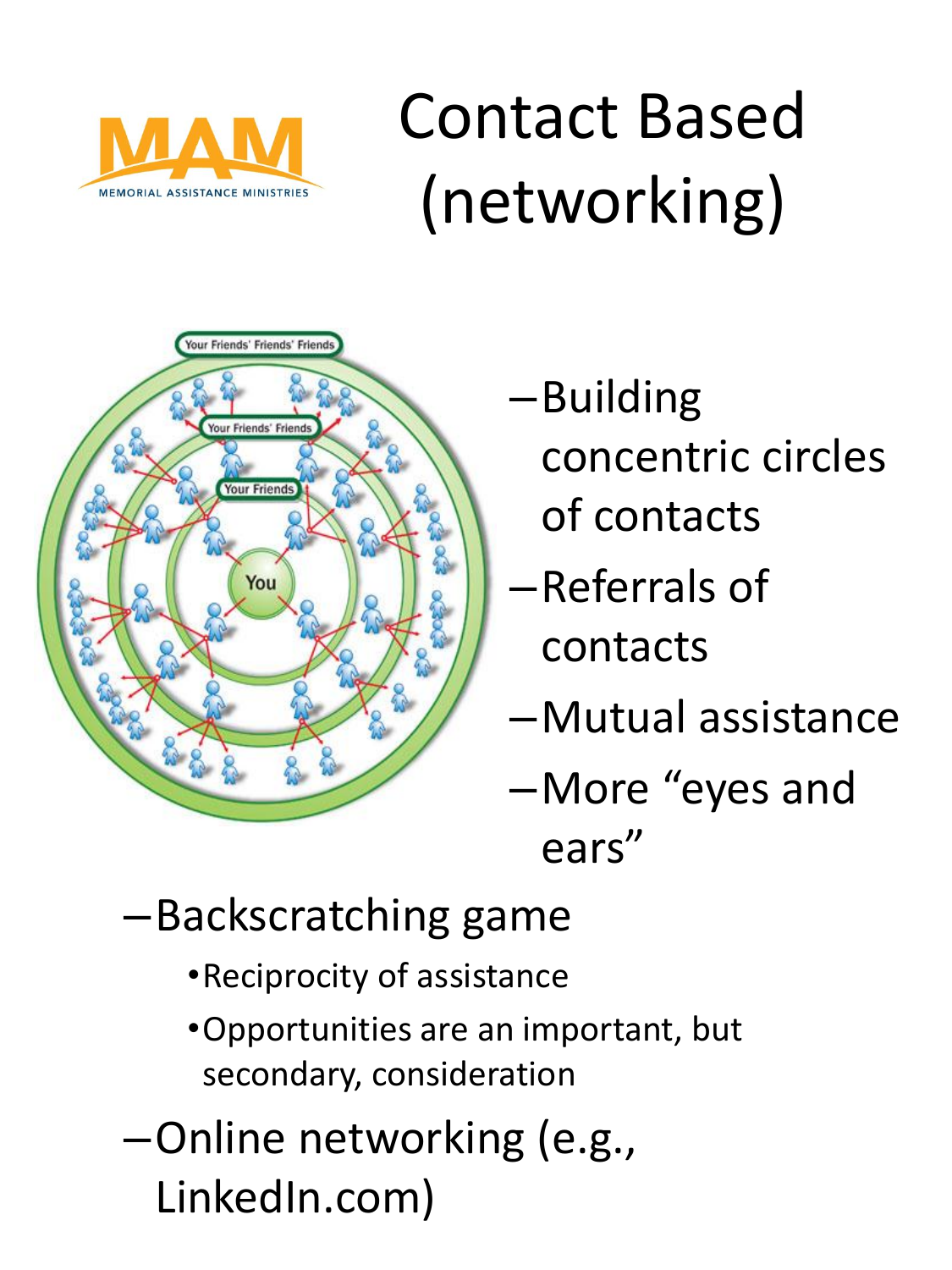



presents

<sup>89</sup>Networking

<http://mamjobsnetwork.org/articles/networking-to-get-a-job/>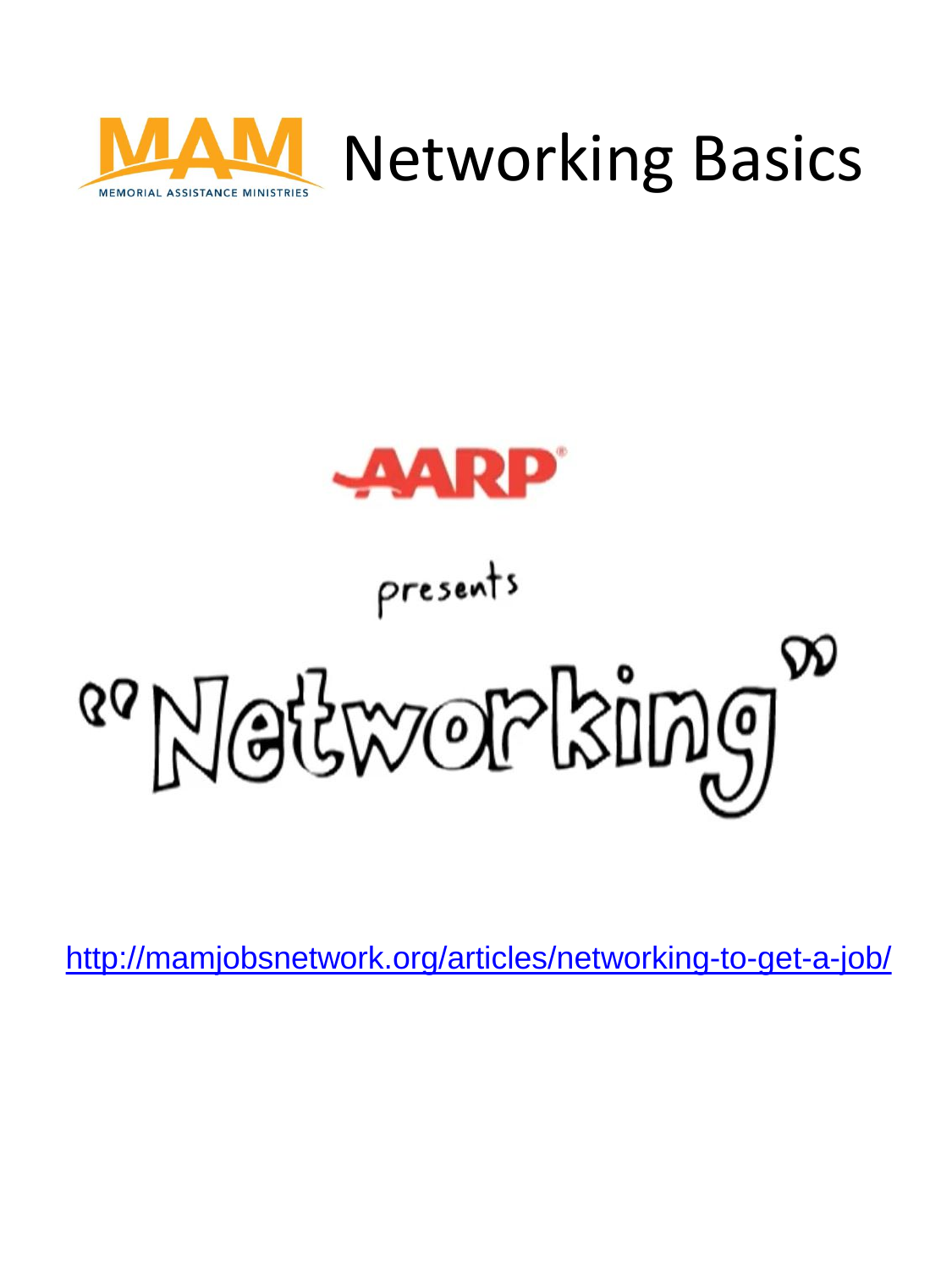

### Networking

- The single most important long term tool for your career is "who you know"
- People will help you
	- If you are earnest
	- If you ask for help
	- If you are diligent about following up
	- If you are willing to also provide help, now or later

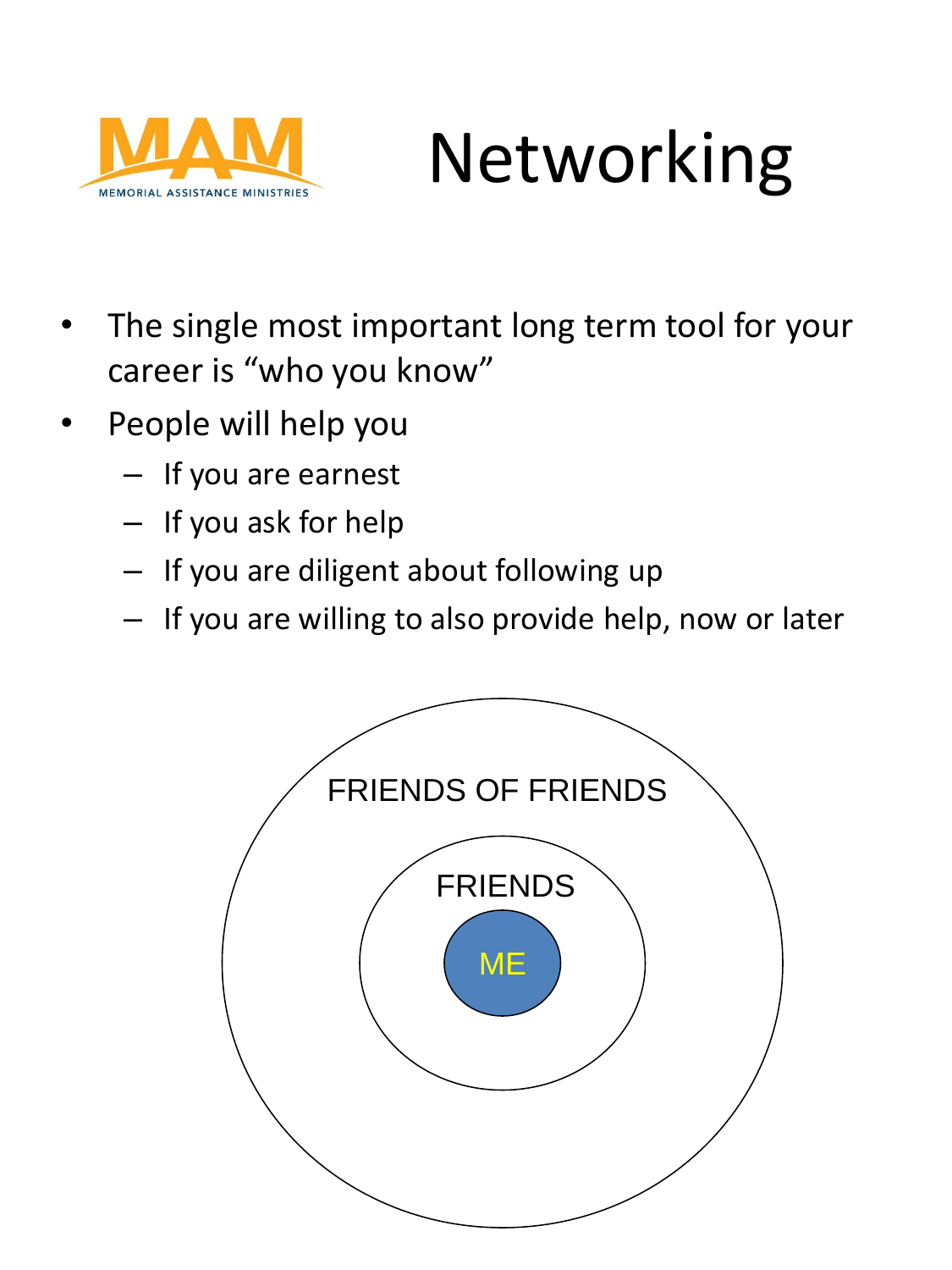

## The Networking Process

- Start with people you know (or knew)
	- Call to reconnect
	- Set up a meeting (breakfast, lunch or whatever)
- The meeting is NOT about finding you a job
	- It's about catching up on each other's story
	- It's personal
	- It's mutual
- Talk about what you want to accomplish
	- Your networking friends will have their minds turning to give you ideas
	- The whole meeting is about ideas
- They will provide you with referrals
	- Call this person (and you WILL CALL THEM)
	- Is there anything I can do to help you?
- Work from the inside of the circle outward
- **RECIPROCITY** 
	- To get help, you must give help
	- Now, or later